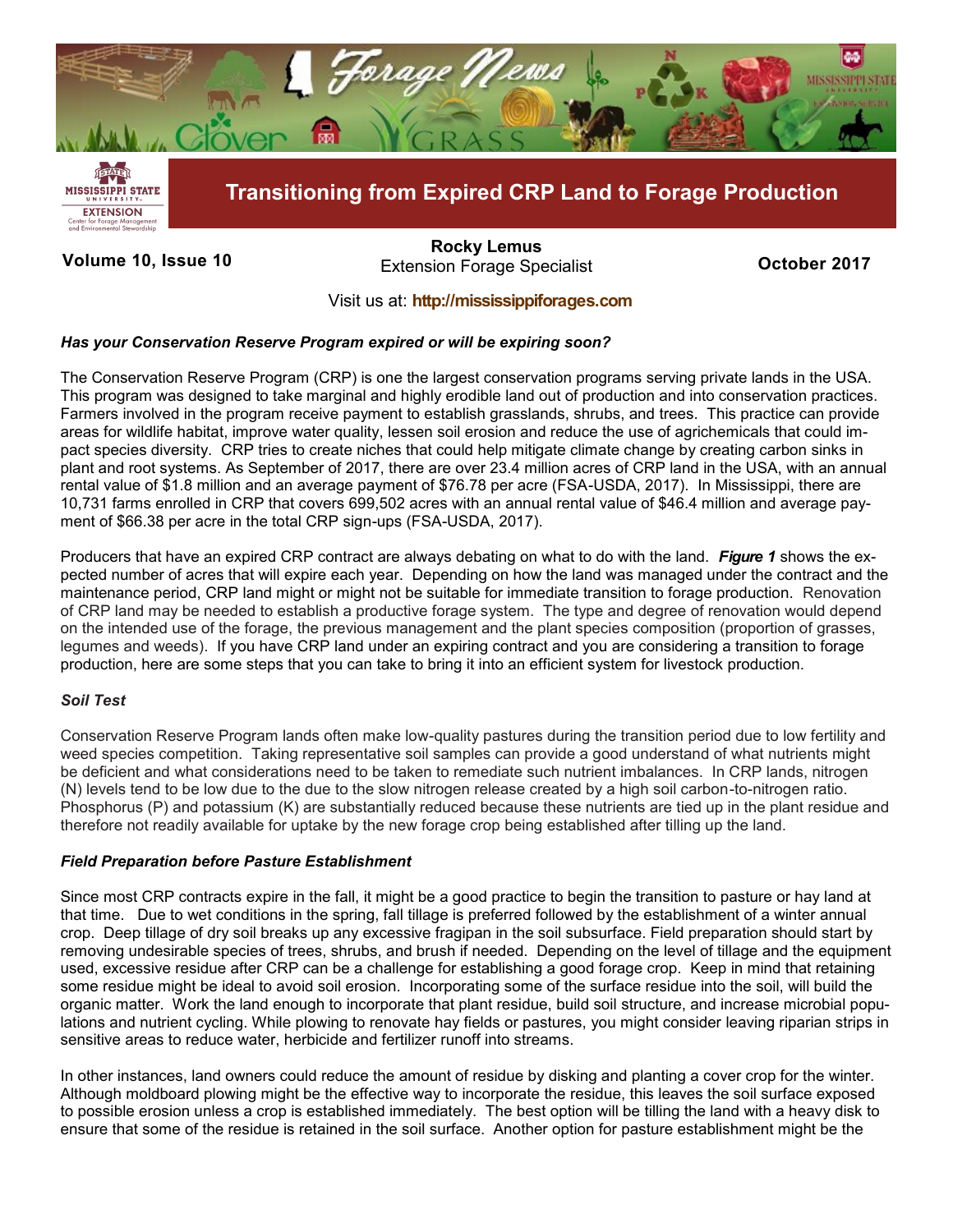use of an aerator that can act as mini-subsoiler, can incorporate plant residue and allow the use of a no-till planter. If notill planter is not available, then double-chisel plowing followed by disking or harrowing could help prepare the CRP land for a conventional drill.

Land that has been in CRP for a large number of years could be infested with weeds, invasive species, shrubs, brush and small trees. Cultivation alone might not provide satisfactory control of the vegetation. It is more difficult to control weeds once desirable species of grasses and weeds has been established due to herbicide limitations or selectivity. Some of the weed control methods that could be used include chemical (herbicides) and mechanical (plowing, clipping, and burning). Before developing a weed control plan, it is important to identify the weed species present in the pasture to develop a treatment strategy that is effective and cost-effective. Before using herbicides, consult your local county Extension office to determine the type and rate of herbicide to use since some of the herbicides used in forage production can have planting, haying and grazing restrictions. Always follow the label recommendations

There are other practices that can be implemented to reduce residue in CRP land without soil disturbance. The fastest and more effective way to remove some of the residue and thick biomass stands will be using prescribed burning. Only use fire when it can be handled safely and legally. Producers that are using prescribed burning as an alternative to mechanically removing excessive residue, should do so close to planting a crop due to reduce the loss of nitrogen, phosphorus, potassium and sulfur. Always pay attention to fire bands or restrictions when incorporating burning into the management practice. Mechanical vegetation control in CRP land should be followed by a vigorous weed control program the following spring and summer.



Figure 1. Expected number of acres that will expire from CRP land programs in Mississippi between 2017 and 2030. Source: FSA- USDA, 2017.

Another way to reduce plant residue is through haying or heavy grazing. Haying could be challenging due to rough terrain and the amount of dead biomass. Be aware that woody biomass and stumps could cause damage in equipment and puncture tires when mowing and bailing. Much of the hay produce in CRP land will have low quality and it is most likely that protein and energy supplementation will be required when feeding the livestock. 'Mob grazing' is another approach. This involves placing a large number or animals on a small area for a brief period of time. Animals will trample dead biomass into the ground and open the space for subsequent burning or mechanical cultivation. If new forage crops will not be established until the spring, then CRP land could be used as calving pasture to increase trampling and nutrient cycling.